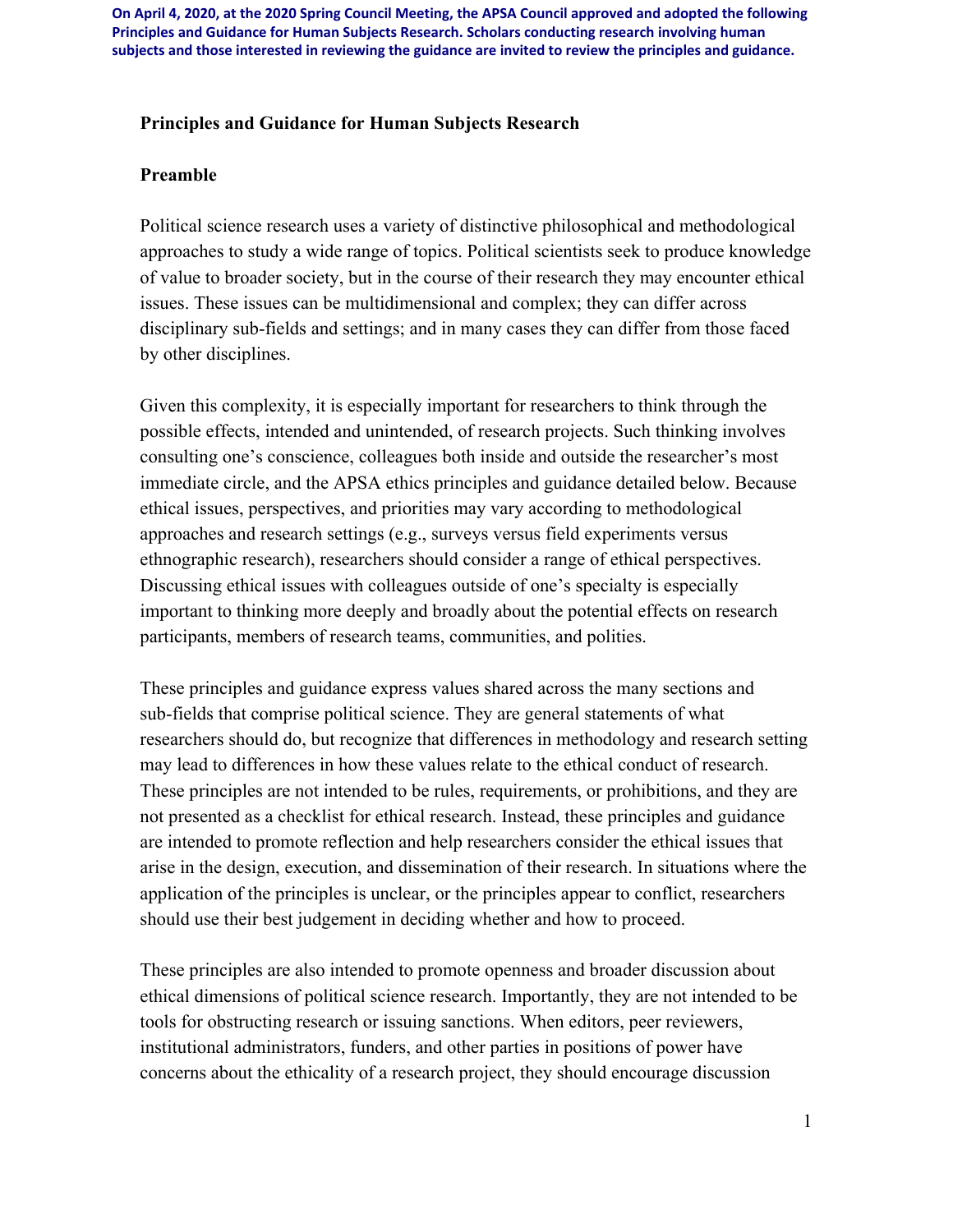within the research community and beyond about whether the research violates a principle; if so, whether the research constitutes a justifiable exception to the principle; and the way in which the research project relates to the values expressed in these principles. In this way the principles and guidance can evolve to become more representative of the values of the discipline, more informative, and more useful.

These principles are intended to apply to political science researchers and political scientists serving as journal editors as they conduct their research related activities. Researchers should engage the principles in the design, implementation, and dissemination of their research projects, and journal editors should be careful to not impose conditions for publication that require political science researchers to violate these principles. These principles do not apply to political science researchers or journal editors in their non-research related activities or in their private lives.

# **General Principles:**

- **1. Political science researchers should respect autonomy, consider the wellbeing of participants and other people affected by their research, and be open about the ethical issues they face and the decisions they make when conducting their research.**
- **2. Political science researchers have an individual responsibility to consider the ethics of their research related activities and cannot outsource ethical reflection to review boards, other institutional bodies, or regulatory agencies.**
- **3. These principles describe the standards of conduct and reflexive openness that are expected of political science researchers. In some cases, researchers may have good reasons to deviate from these principles (for example, when the principles conflict with each other). In such cases, researchers should acknowledge and justify deviations in scholarly publications and presentations of their work.**

### **Power**

**4. When designing and conducting research, political scientists should be aware of power differentials between researcher and researched, and the ways in**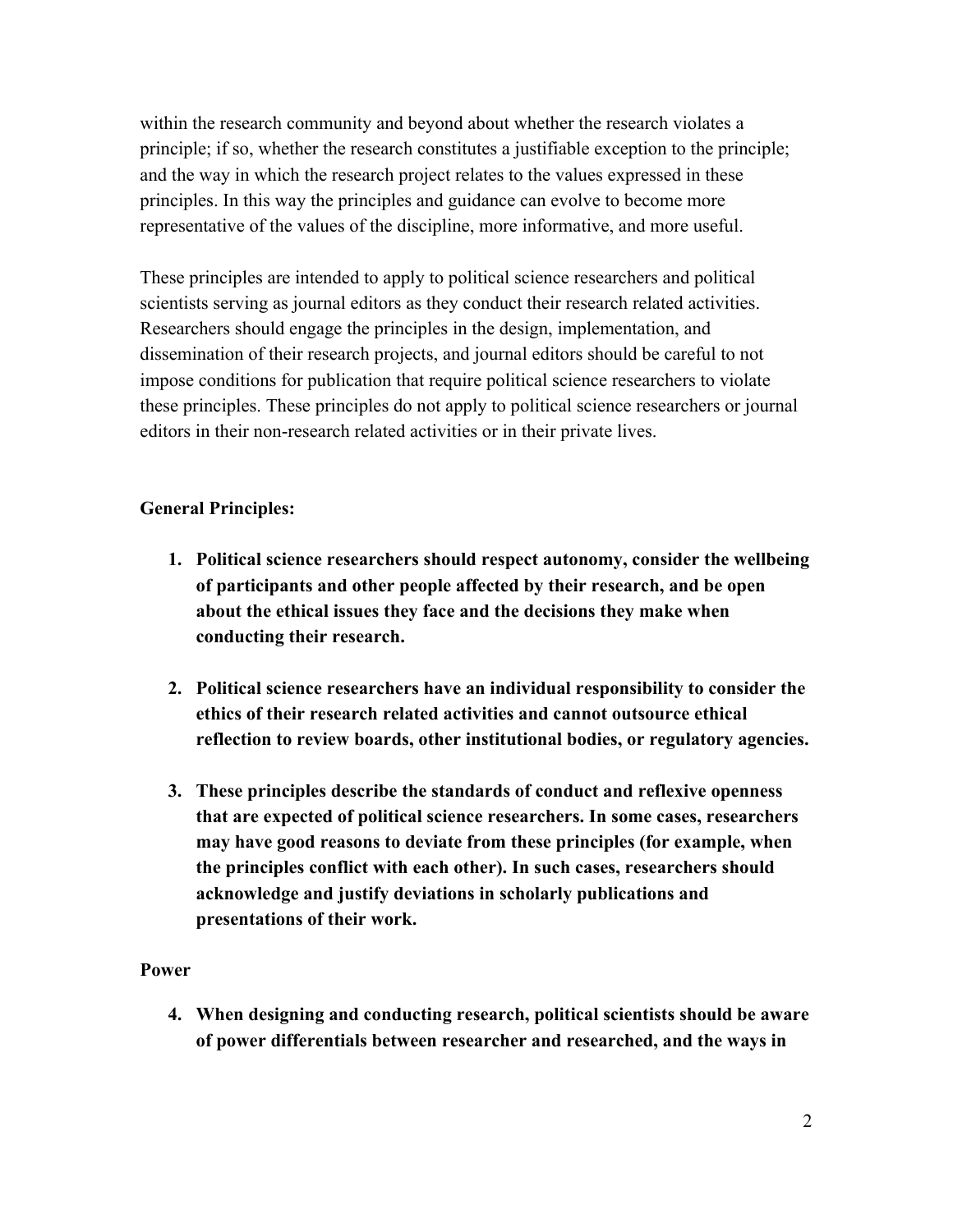**which such power differentials can affect the voluntariness of consent and the evaluation of risk and benefit.**

- **a. When conducting research with low-power or vulnerable participants and communities, researchers should be especially careful to respect their autonomy, protect them from harm, and treat them fairly.**
- **b. When conducting research with powerful parties, including some public officials, other actors, institutions, and corporations, covert or deceptive research with more than minimal harm may sometimes be ethically permissible. (See guidance for further discussion of this principle and its application.)**

# **Guidance (Power)**

## *Public officials and powerful actors*:

"Public officials" include elected, appointed, and "merit" public servants at the international, federal, state, and local levels of government. Appointed and merit public officials include "street-level" bureaucrats who interact directly with the public (e.g., police officers and teachers), cabinet-level appointees (bearing greater responsibility for public policy), and all administrative levels in between. In their capacities as public officials, public servants have specific duties toward the public according to law, tradition, custom, and norms. Powerful actors may include traditional and religious as well as leaders in non democratic systems. Assessing the performance of public officials and other powerful actors and their role in political systems is seen by many to be both a specific responsibility of political science and a public service.

Because public officials and other people who seek, hold, or wield power in the political sphere are accountable to the public in ways that are different from ordinary citizens, harms such as those related to reputation and employability may sometimes be permissible. Accordingly, the need to protect unconsenting participants from these harms might not apply to some research on public officials and other powerful actors. The degree to which these harms may be permissible depends on:

- the obligations and duties of the public officials;
- the official's role in designing, influencing or implementing public policy. (For example, a public school superintendent bears greater policy responsibility to the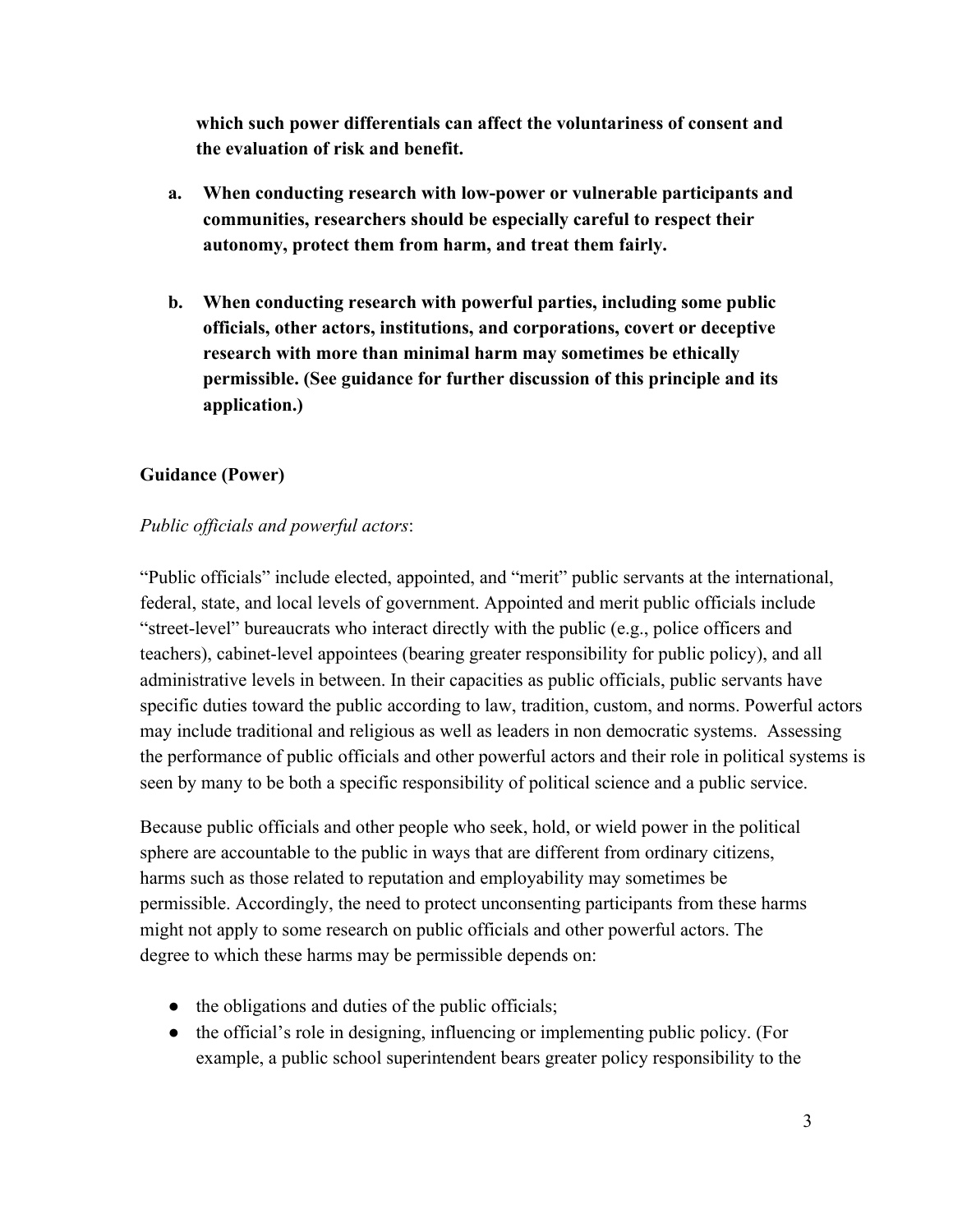general public than the front-line teacher; a powerful political donor has a greater role in influencing policy than an ordinary citizen.)

These exceptions do not apply to officials' private lives or to other types of harm. Researchers should be aware of how reputational harms could lead to other, less permissible, harms.

US-based researchers should also be aware that if their research is federally funded, or if they work at institutions that require approval from an institutional review board (IRB) for all human subjects research, they will be expected to comply with their institutional IRB. In the past, researchers could request a public official's exemption in their IRB application; this changed in January 2019. The new regulations no longer offer an exemption for research on elected and public officials. Accordingly, researchers should understand that:

- APSA opposed deletion of the public officials exemption from the regulations and indicated so during the public comment period;
- whereas harms to reputation and employability were permissible under the public officials exemption, IRBs now have no regulatory basis to allow these harms for research studies;
- certain types of scholarly activities, such as an "oral history, journalism, biography, literary criticism, legal research, and historical scholarship" are not considered to be "research" and therefore not subject to IRB processes and regulations [Federal Register,  $\S$  11.102(1)(2), p. 7261].

### *Institutions and corporations*:

Regarding research critical of institutions and corporations, the American Political Science Association endorses the position set forth in the Canadian Institutes of Health Research Tri-Council Policy Statement:

"Research in the form of critical inquiry, that is, the analysis of social structures or activities, public policies, or other social phenomena, requires an adjustment in the assessment of consent.… ...Where social sciences or humanities researchers seek knowledge that critiques or challenges the policies and practices of institutions, governments, interest groups or corporations, researchers do not need to seek the organization's permission to proceed with the proposed research. If institutional approval were required, it is unlikely that research could be conducted effectively on such matters as institutional sexual abuse or a government's silencing of dissident scientists" (Canadian Institutes, 2014, pp.33-34).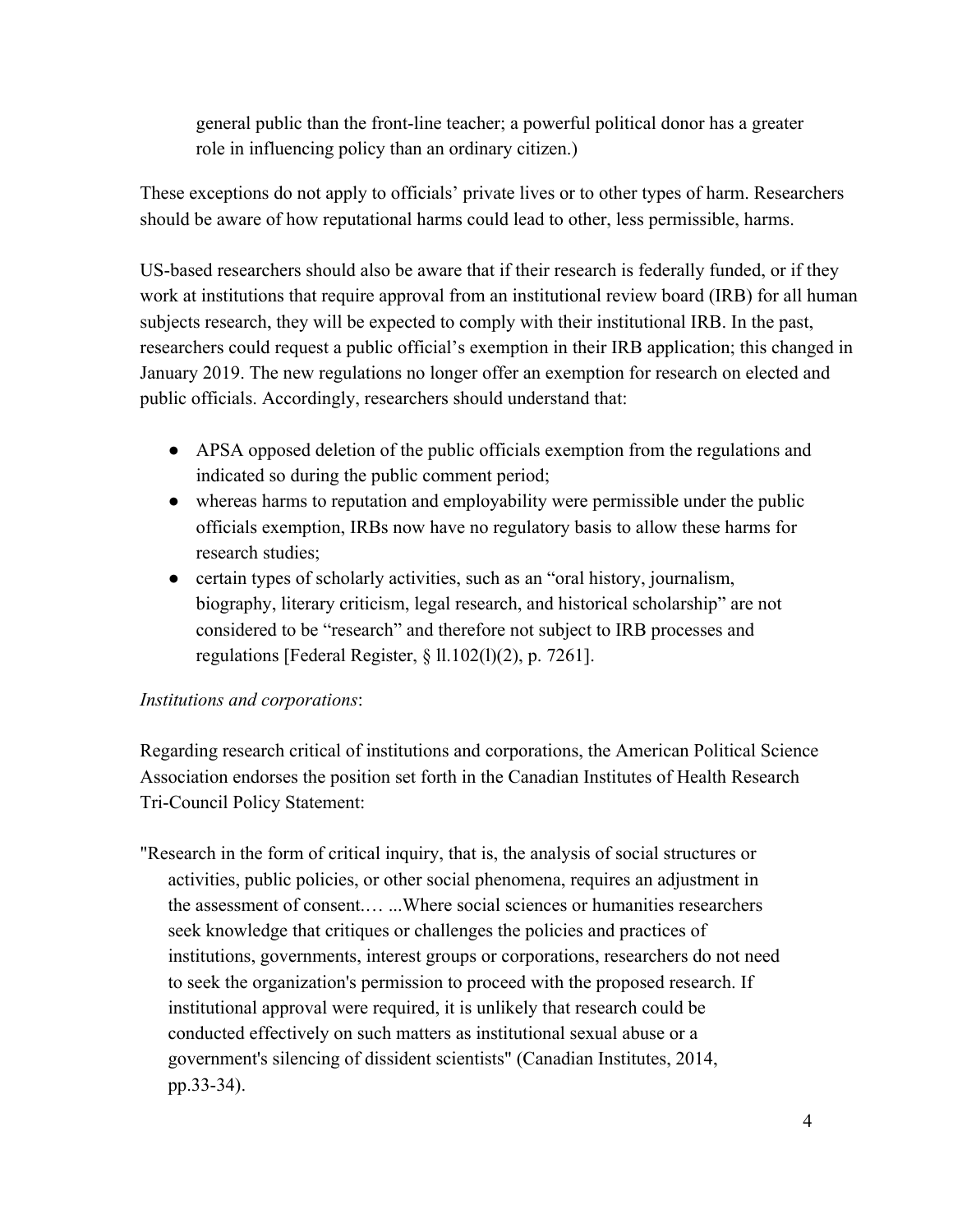" … some research, involving critical assessments of public, political or corporate institutions and associated public figures, for example, may be legitimately critical and/or opposed to the welfare of those individuals in a position of power, and may cause them some harm. There may be a compelling public interest in this research" (Canadian Institutes, 2014, p. 35).

Researchers designing and conducting research critical of institutions and corporations should be aware that they might still need permission from individuals with whom researchers are interacting.

For more guidance, see Principle 5: Consent and Principle 6: Deception.

Canadian Institutes of Health Research, Natural Sciences and Engineering Research Council of Canada, and Social Sciences and Humanities Research Council of Canada, Tri-Council Policy Statement: Ethical Conduct for Research Involving Humans, December 2014. [http://www.pre.ethics.gc.ca/pdf/eng/tcps2-2014/TCPS\\_2\\_FINAL\\_Web.pdf](http://www.pre.ethics.gc.ca/pdf/eng/tcps2-2014/TCPS_2_FINAL_Web.pdf) [Accessed: January 18, 2019].

#### **Consent**

- **5. Political science researchers should generally seek informed consent from individuals who are directly engaged by the research process, especially if research involves more than minimal risk of harm or if it is plausible to expect that engaged individuals would withhold consent if consent were sought.**
- **a. Researchers should ensure that consent is informed and voluntary; they should not use coercion or undue influence to secure consent. Researchers should be especially careful to respect participants' autonomy when conducting research with low-power or vulnerable participants and communities.**
- **b. Researchers should seek continuing consent in research settings where risks of harm change during a study.**
- **c. Observation of public behavior does not usually directly engage subjects and so does not invoke this principle of consent.**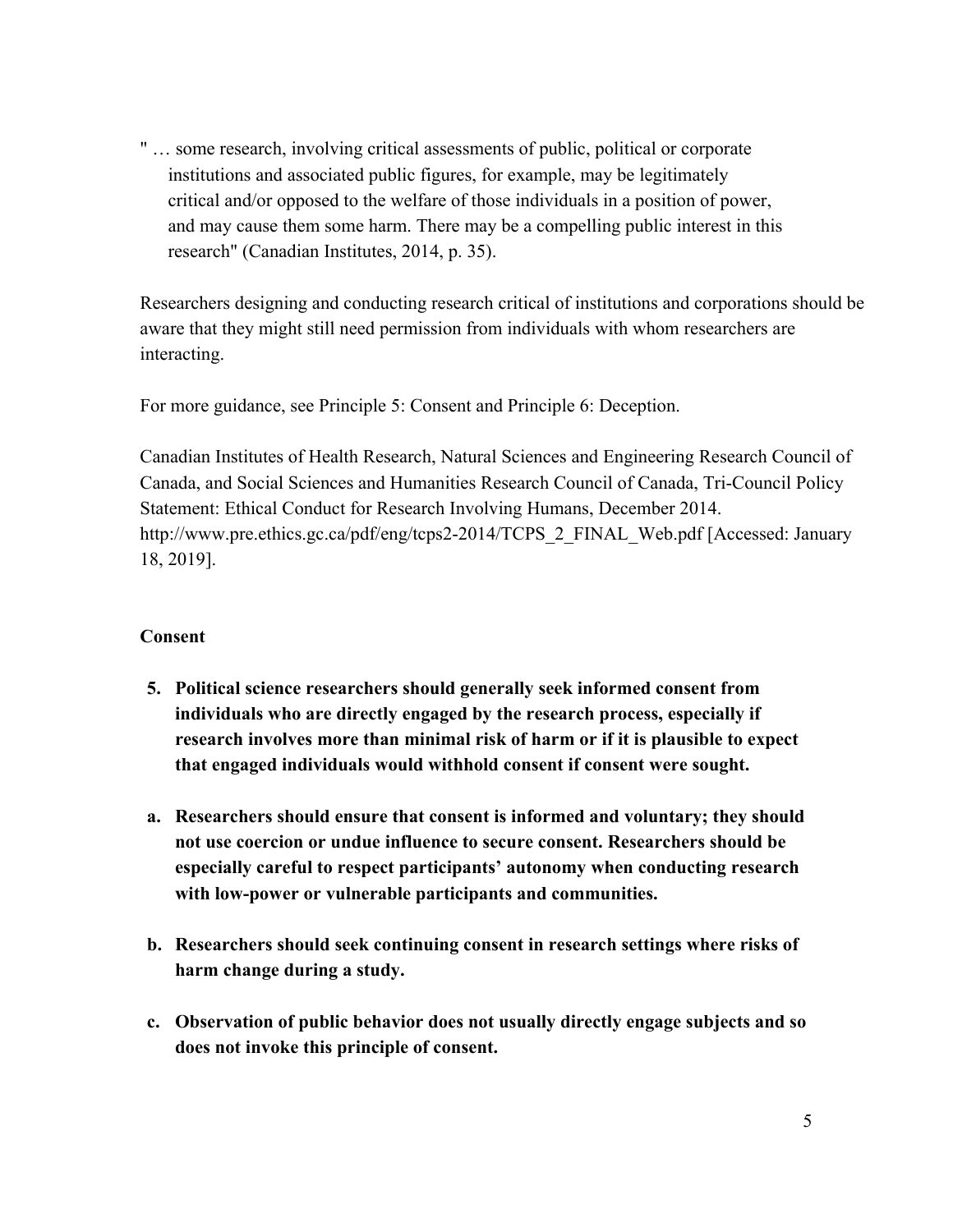- **d. There are some cases in which it might be appropriate for researchers to alter or forgo the consent process. Relevant considerations include when the research is minimal risk, when seeking consent increases the risks for participants, when the research design requires the use of deception or misrepresentation, or when researchers are studying powerful actors and institutions. In each case, researchers should use their best judgment, and explain and justify their decisions in publications and presentations.** (**See guidance for further discussion of this principle and its application.)**
- **e. In publications and presentations, researchers should disclose from whom they sought consent, why consent from these parties was meaningful and sufficient, and whether and how consent was documented. If consent was not obtained, researchers should explain that decision.**

## **Guidance (Consent)**

### *Elements usually included in consent processes*

In general, when seeking consent, researchers should usually communicate:

- researcher name and affiliation (and contact information when appropriate)
- the general purpose of the research
- an explanation of what participation entails
- potential risks to participants
- potential benefits to participants and others (or clarification that none are expected)
- whether and how identities and data will be protected
- sources of financial support for the research (this is essential for participants to assess risk in some settings, including conflict zones or polarized political settings)
- any other information relevant to the study, setting, or context.

Relevant considerations when assessing appropriateness of forgoing consent processes

**Costs of consent.** In some situations—for example when studies involve everyday public message displays, via radio or billboards—seeking consent might be impracticable or might generate intrusions for participants without substantially enhancing autonomy. In such cases, researchers should disclose their research related activities to directly engaged participants whenever possible. In other cases, documenting consent, or even informing participants, might increase the risk of harm to participants. These considerations might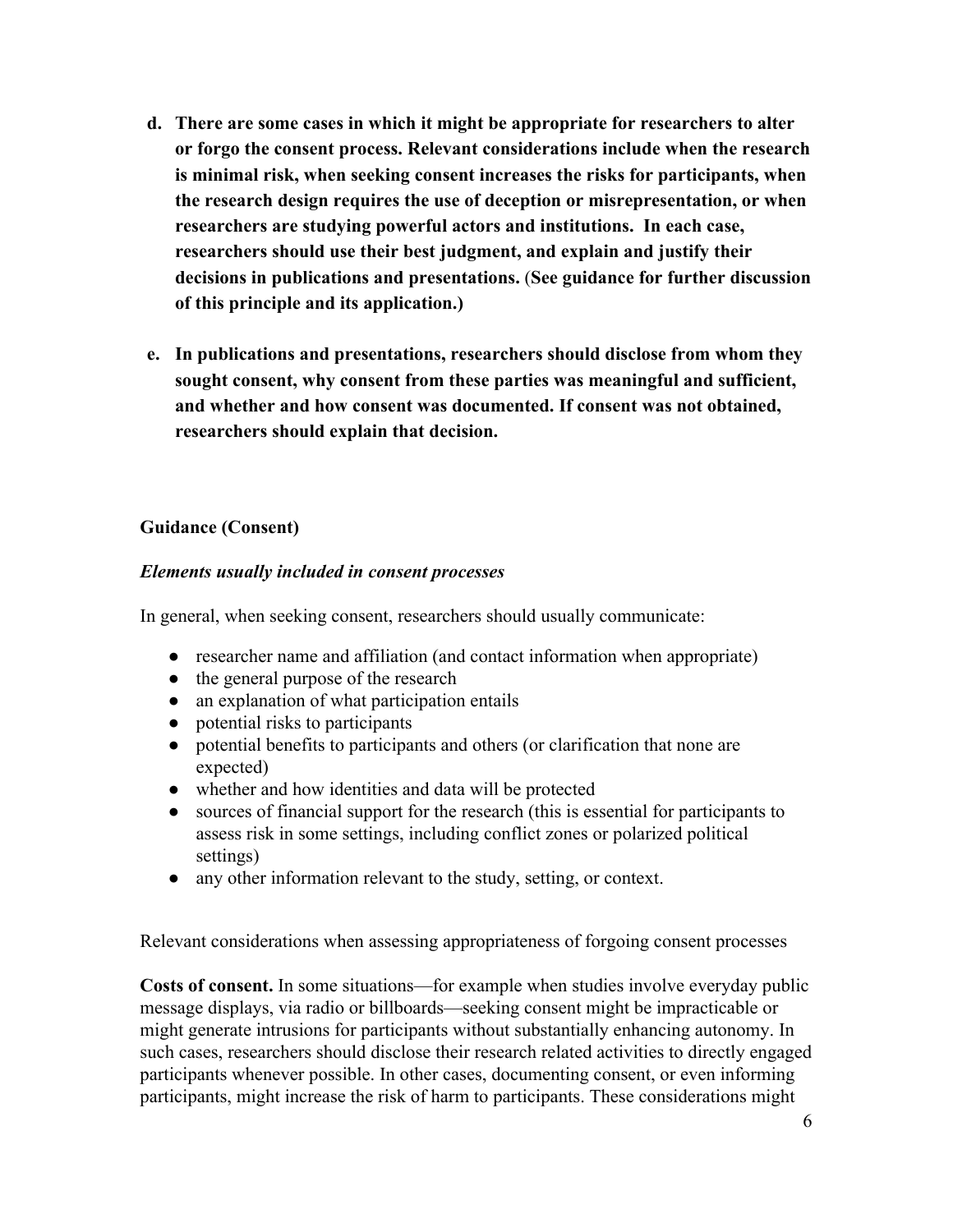provide grounds for altering or forgoing the consent process altogether in cases where there is no more than minimal risk of harm.

**Research Design.** In some political science research, the possibility of "Hawthorne effects" (the idea that behavior can change simply because subjects know it is being studied) can be substantial. Such considerations might justify not seeking consent in some cases, though not when there are more than minimal risks of harm. For more guidance, see Principle 4: Power and Principle 6: Deception.

## **Deception**

**6. Political science researchers should carefully consider any use of deception and the ways in which deception can conflict with participant autonomy.**

- **a. Relevant considerations for researchers contemplating the use of deception include whether deception is necessary for the integrity of the research, whether the research involves more than minimal risk of harm, whether it is plausible to expect that engaged individuals would withhold consent if fully informed consent were sought, whether debriefing of subjects is possible, and the relations of power between subject and researcher.**
- **b. In publications and presentations, researchers should disclose if deception was used, explain that decision, and describe steps taken to respect participant autonomy.**

### **Guidance (Deception)**

### *Types of Deception*

Deception can take at least four forms:

a. Identity deception: Deception about who you are (a researcher in political science) or with whom you are working.

b. Activity deception: Deception about what you are doing (e.g. research for social science) or the situation confronting research participants.

c. Motivation deception: Deception about the reasons for the research or the use to which the research or data will be put.

d. Misinformation: Providing false information about the state of the world—e.g., by providing unreliable or inaccurate information about political candidates.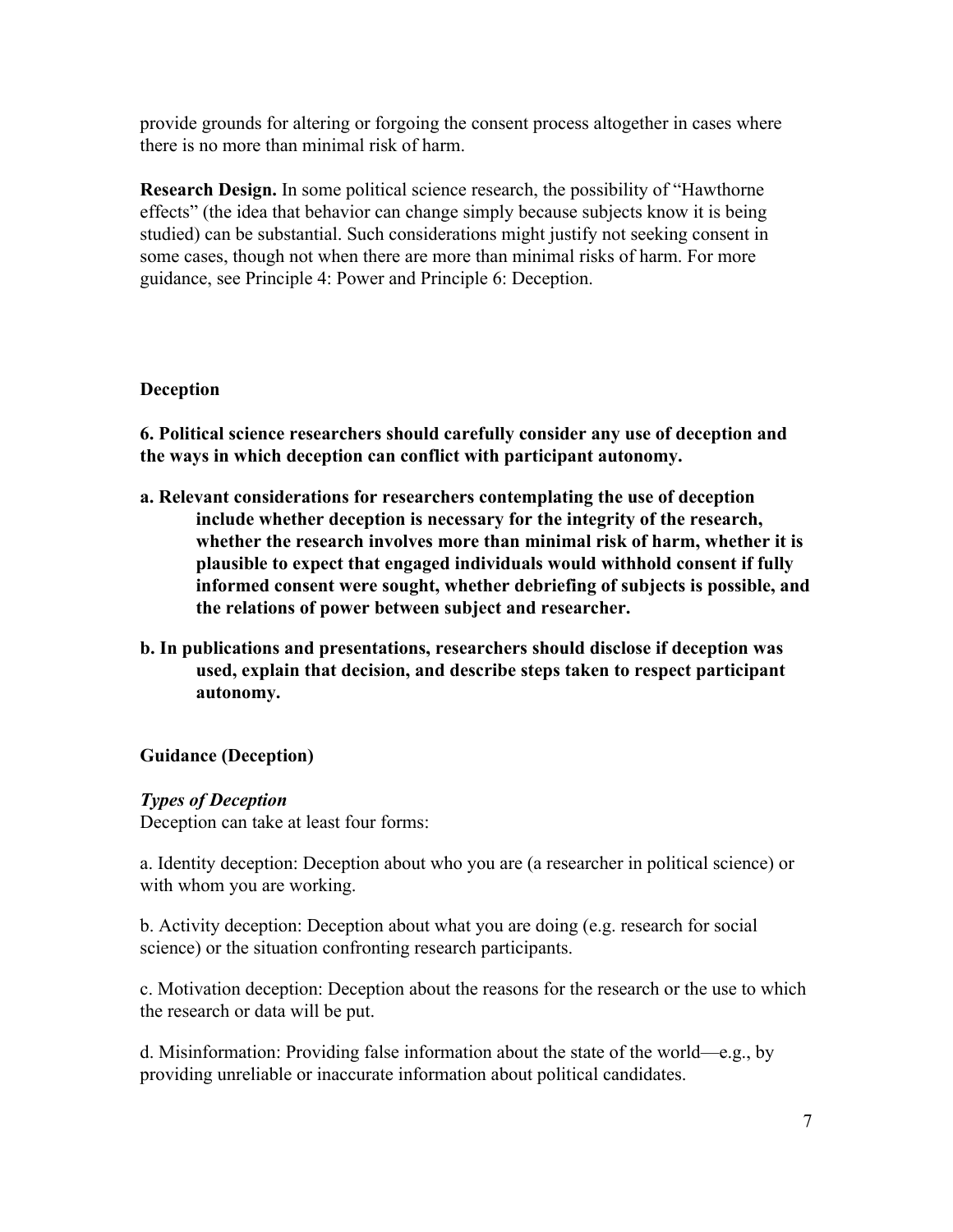Deception can be an act of commission or an act of omission. That is, researchers can deceive research participants by providing false information or by providing information or formulations intended to mislead participants (whether or not the information is literally true). Not telling participants that they are in a research study – commonly termed "covert research" – is a form of deception.

Concerns with deception extend beyond participants to deception of others involved in research, including research staff and research partners. In the case of research partnerships, researchers should ensure that partners are not deceived regarding the purposes of research and the questions that can be addressed with the research.

If researchers engage in deception, they may compromise the autonomy of research participants. However, in some research designs, blinding of participants or research staff is required for research integrity.

## *Strategies for respecting autonomy when deception is employed.*

In studies where deception is used, researchers should consider alternative ways of respecting participant autonomy. This might include:

- seeking alternative forms of consent, assent, or review (for example asking a small sample of representative participants to assess the study, or asking for consent retroactively and allowing participants to withdraw their data if they so choose);
- debriefing participants at the conclusion of the study

When justifying their use of deception, researchers should discuss the basis on which they anticipated no more than minimal harm, and how they addressed these and other relevant concerns. If a study involves more than minimal harm, use of deception requires exceptional justification. For more guidance, see Principle 4: Power.

### **Harm and Trauma**

- **7. Political science researchers should consider the harms associated with their research.**
	- **a. Researchers should generally avoid harm when possible, minimize harm when avoidance is not possible, and not conduct research when harm is excessive.**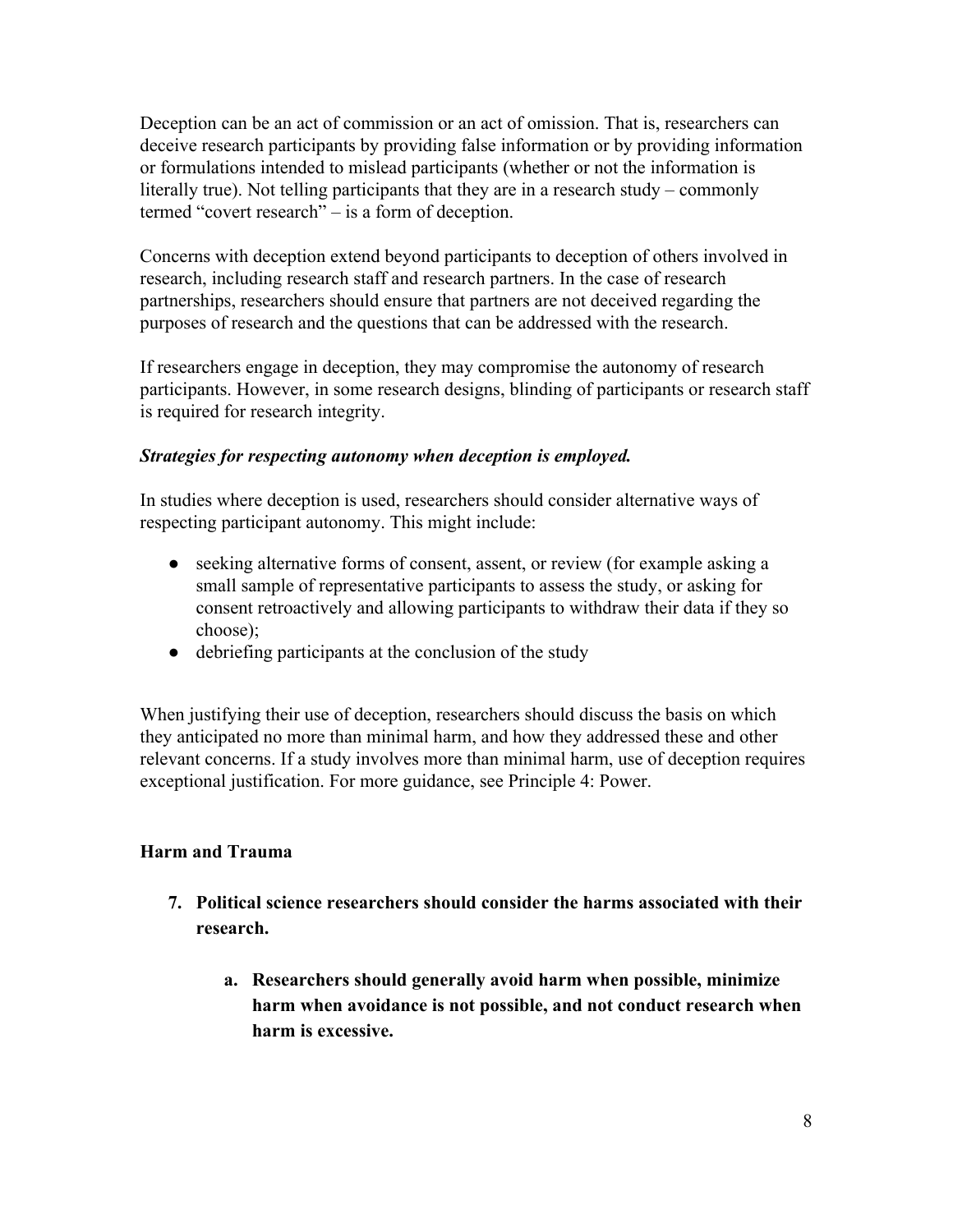**a. When assessing possible harms, researchers should not limit their concern to physical and psychological risks to the participant. Researchers should also recognize social and economic harms; harms to other parties affected by the research, and harms to research assistants and staff. (See guidance for further discussion of this principle and its application)**

## **Guidance (Harm)**

When assessing possible harms, political scientists should not limit their concern to physical and psychological risks to the participant. The researcher also should consider:

- social and economic harms:
- harms to others as well as to direct participants that are caused by the research process; and harms to others as well as to direct participants that are caused by the dissemination of research findings, e.g., a breach of confidentiality that reveals the identity of a dissident or her associates who were not studied;
- these considerations of harm are irrespective of participants' behavior, i.e. whether it is immoral or criminal.

Importantly, a researcher's obligation to protect participants from harm sometimes extends beyond what might be required by an IRB or other regulatory bodies.

Political scientists recognize that there may be exceptions to this general principle, but exceptions require strong justification. For example, when the subject of study causes severe harm to other people and when the study promises to stop, reverse, or reduce these harms, the researcher's obligations to the person may be outweighed by competing obligations to prevent harm to others.

Researchers should identify and justify potential and realized harms in scholarly publications and presentations of their work.

- **8. Political science researchers should anticipate and protect individual participants from trauma stemming from participation in research.**
	- **a. Researchers should avoid traumatization and re-traumatization when possible, minimize traumatization and re-traumatization when**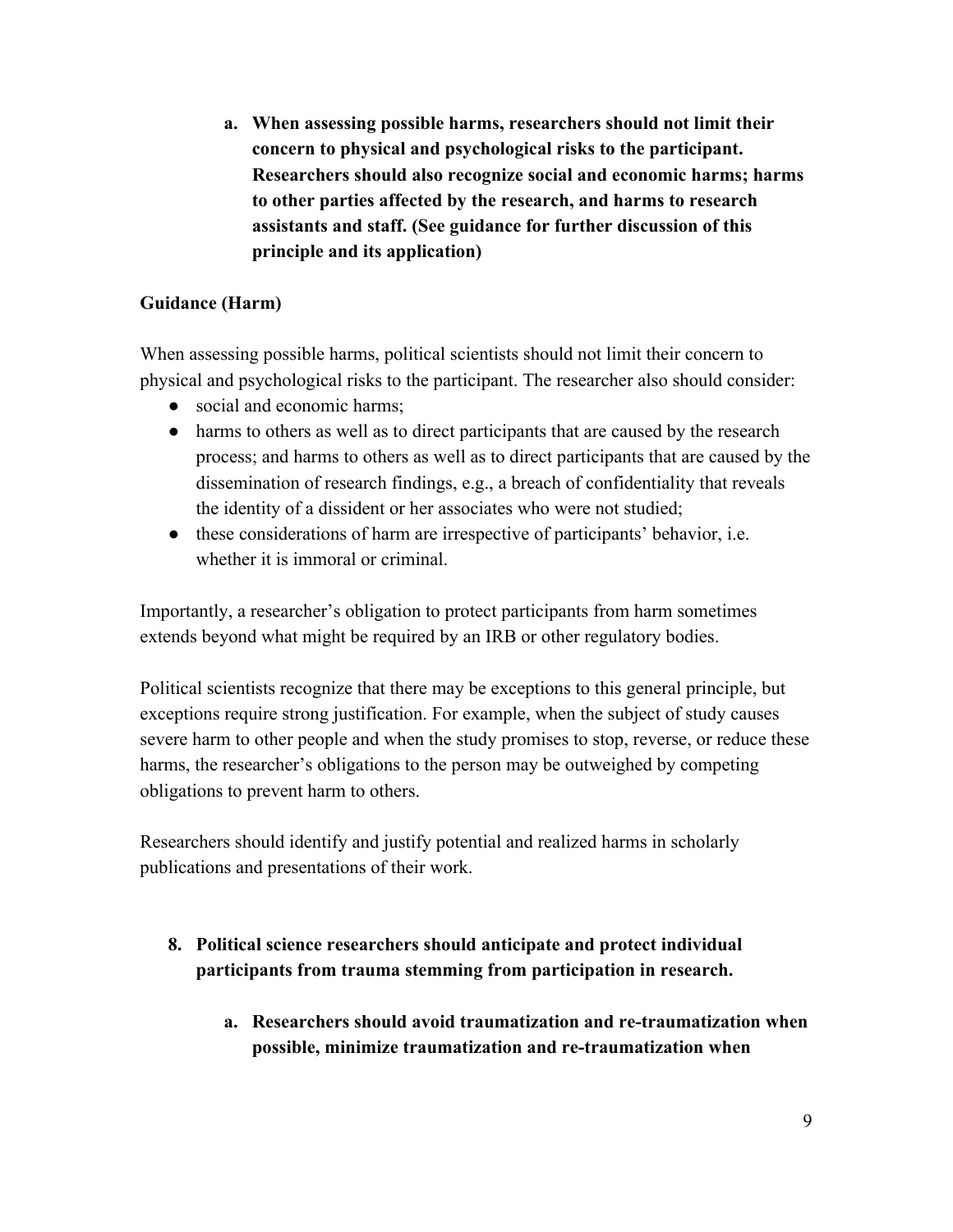**avoidance is not possible, and not conduct research when the potential for traumatization or re-traumatization is excessive.**

**b. Researchers should not intentionally induce traumatization and re-traumatization, and should not expose participants to traumatization or re-traumatization without participants' informed consent. (See guidance for further discussion of this principle and its application.)**

### Guidance (Trauma)

Research may generate painful emotional or psychological responses from participants, as they are exposed to or asked to discuss sensitive topics. In some instances, the research study itself could cause trauma. In other cases ("re-traumatization"), the research may ask participants to recall past injuries, such as human rights abuses.<sup>1</sup> Trauma may be more likely when research involves war or sexual violence, but trauma may emerge in a wide range of research settings. Political scientists should understand that not all research that asks participants to recollect past events – even traumatic ones – necessarily deepens trauma. Consenting participants may judge that their narration of past events is beneficial to themselves or others even though doing so may be painful or traumatic.

When designing a study, the researcher has an obligation to reasonably and realistically anticipate the potential for trauma and re-traumatization. In scholarly publications and presentations of their work, researchers should disclose how they assessed and managed the risk of trauma to participants. Specifically, they should report the prospective steps they took to identify and manage the risk of trauma (for example, excluding certain participants, avoiding some themes, and renewing consent); report whether participants actually experienced trauma; and describe the steps they took to address trauma if and when it occurred.

Political scientists who reasonably anticipate that participation in research might cause traumatization or re-traumatization have three additional obligations: (1) during the conduct of research, researchers should regularly renew consent by asking participants whether they wish to continue (particularly if signs of distress emerge); (2) researchers should identify local resources to which participants might feasibly turn to help them address resulting trauma and re-traumatization; and (3) researchers should report in

<sup>1</sup> In the remainder of this item, "trauma" is used to refer to trauma that results directly from the researcher's project, as well as retraumatization triggered by the researcher's efforts.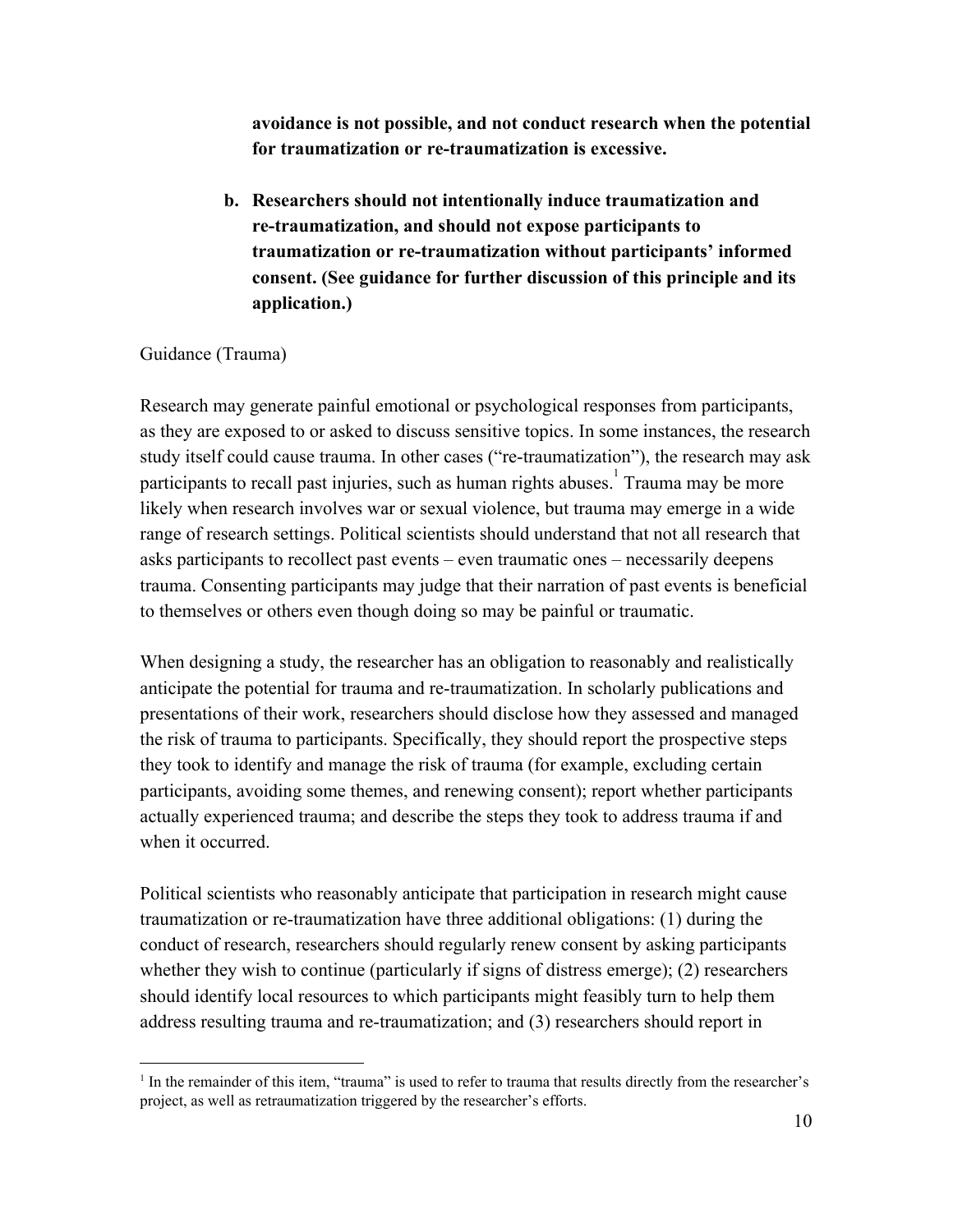scholarly publications and presentations of their work how they minimized the risk of trauma.

When identifying resources to which participants might feasibly turn for help, researchers should be aware that, in some research settings, the *de jure* existence of a resource may not guarantee its *de facto* availability.

Those engaging in research that is possibly traumatizing (or re-traumatizing) should have appropriate training in how to conduct such research ethically.

### **Confidentiality**

- **9. Political science researchers should generally keep the identities of research participants confidential; when circumstances require, researchers should adopt the higher standard of ensuring anonymity.**
	- **a. Researchers should clearly communicate assurances of confidentiality or anonymity to the participant during the consent process.**
	- **b. In some cases, it might be appropriate for researchers to not promise confidentiality (for example, research on powerful elites or oral histories in which the participants prefer to be identified). In these cases, researchers should clearly communicate the lack of confidentiality to the participants, and acknowledge and justify their decisions in scholarly publications and presentations of their work.**
	- **c. Even when researchers have not promised confidentiality or anonymity, they should assess possible risks and harms to participants and bystanders when deciding whether or not to identify participants and their responses in scholarly publications and presentations of their work.**
	- **d. When confidentiality or anonymity is promised, the researcher must remain attentive to these guarantees. If research materials are shared, researchers should ensure that the material is sufficiently redacted so that even well-informed parties cannot infer the identity of any person to whom specific statements or information can be attributed. In cases**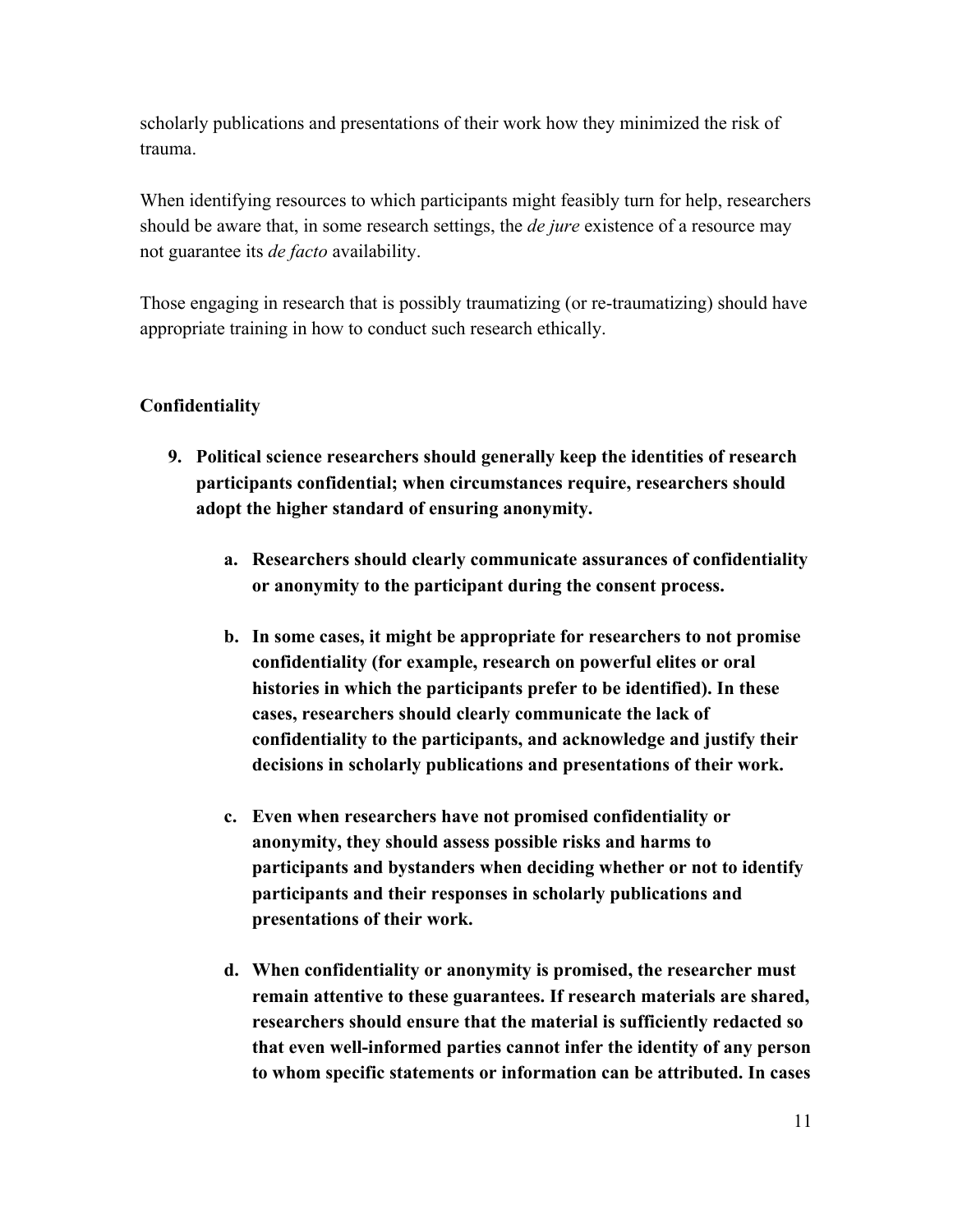**where the risks to participants are particularly high, researchers should decline to share any material. The researcher bears ultimate responsibility if they decide to share materials and cannot transfer accountability for this decision to editors, reviewers, or any other party.**

**e. Researchers who determine that it would be unethical to share materials derived from human subjects should be prepared to justify their decision to journal editors, to reviewers, and in oral and written reports of their research findings. (see guidance)**

### **Guidance (Confidentiality)**

Political scientists must make a good faith effort to anticipate the ways in which research participants could be harmed by breaches of confidentiality, to anticipate the ways in which confidentiality can be breached, and to design their research projects accordingly. For example, some projects may require the researcher to adopt the higher standard of ensuring anonymity, which means not collecting identifying information, including audio and video recordings. Other projects may require researchers to destroy certain identifying information after data collection and analysis. Threats to confidentiality can come in many forms, including carelessness, data sharing, cybersecurity failures, freedom of information (FOIA) requests, subpoenas, and mandatory reporting. Researchers should discuss the steps they took to protect participant confidentiality or anonymity in scholarly publications and presentations of their work.

Assurances of confidentiality or anonymity are essential to informed consent; they therefore comprise a core ethical commitment. The researcher should clearly explain to research participants the meaning and implications of confidentiality (or anonymity) and how she will ensure the confidentiality (or anonymity) of the participant's identity. It may not be possible to grant some participants' desires to be recognized in the research if doing so would compromise the identities of other participants who prefer confidentiality.

The researcher is obliged to respect assurances given to participants. The researcher should not retroactively change the commitment to confidentiality; doing so would not only break the promise to the participant and the general obligation to confidentiality (or anonymity), but also could hinder the work of future scholars. If identities are revealed despite commitments to confidentiality or anonymity, research participants and their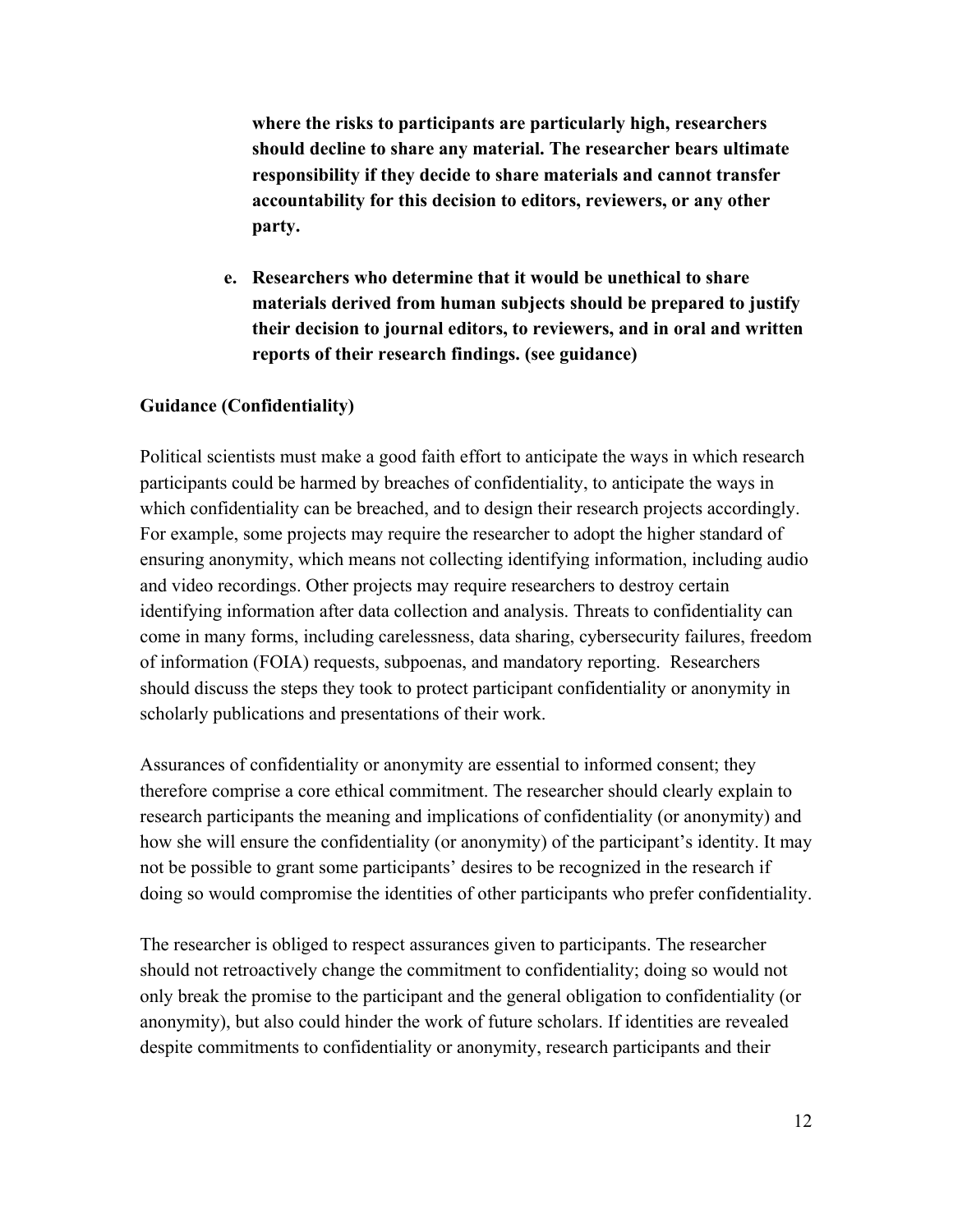associates may fear exposure to harm or risk, and may be less inclined to participate in future research.

The researcher bears sole responsibility and accountability for the decision to share materials derived from research participants (if permitted in the informed consent process); accountability for this decision does not reside with editors, reviewers, or any other party. Even if an editor requires data sharing as a condition of publication, this does not release the researcher from the ethical obligation to protect the confidentiality of their participants. In this case, the researcher must continue to decline, and if need be, pursue publication in another venue. When deciding not to share materials derived from research participants, researchers should be prepared to justify their decision to journal editors, reviewers, and in oral and written reports of their research findings.

Political scientists who feel they are being pressured by reviewers, editors, other scholars, or other parties to engage in practices that are disrespectful or potentially harmful to participants should contact the APSA Committee on Professional Ethics, Rights and Freedoms.

Under some cases, the principle of confidentiality may not apply to organizations or institutions. See the guidance at Principle 4, Power, on research on institutions and corporations.

### **Impact**

- **10. Political science researchers conducting studies on political processes should consider the broader social impacts of the research process as well as the impact on the experience of individuals directly engaged by the research. In general, political science researchers should not compromise the integrity of political processes for research purposes without the consent of individuals that are directly engaged by the research process.**
- **a. There are some cases in which research that produces impacts on political processes without consent of individuals directly engaged by the research might be appropriate. Relevant considerations include when the research presents minimal risk of negatively affecting individual experience or impacting political outcomes, when researchers are studying powerful actors**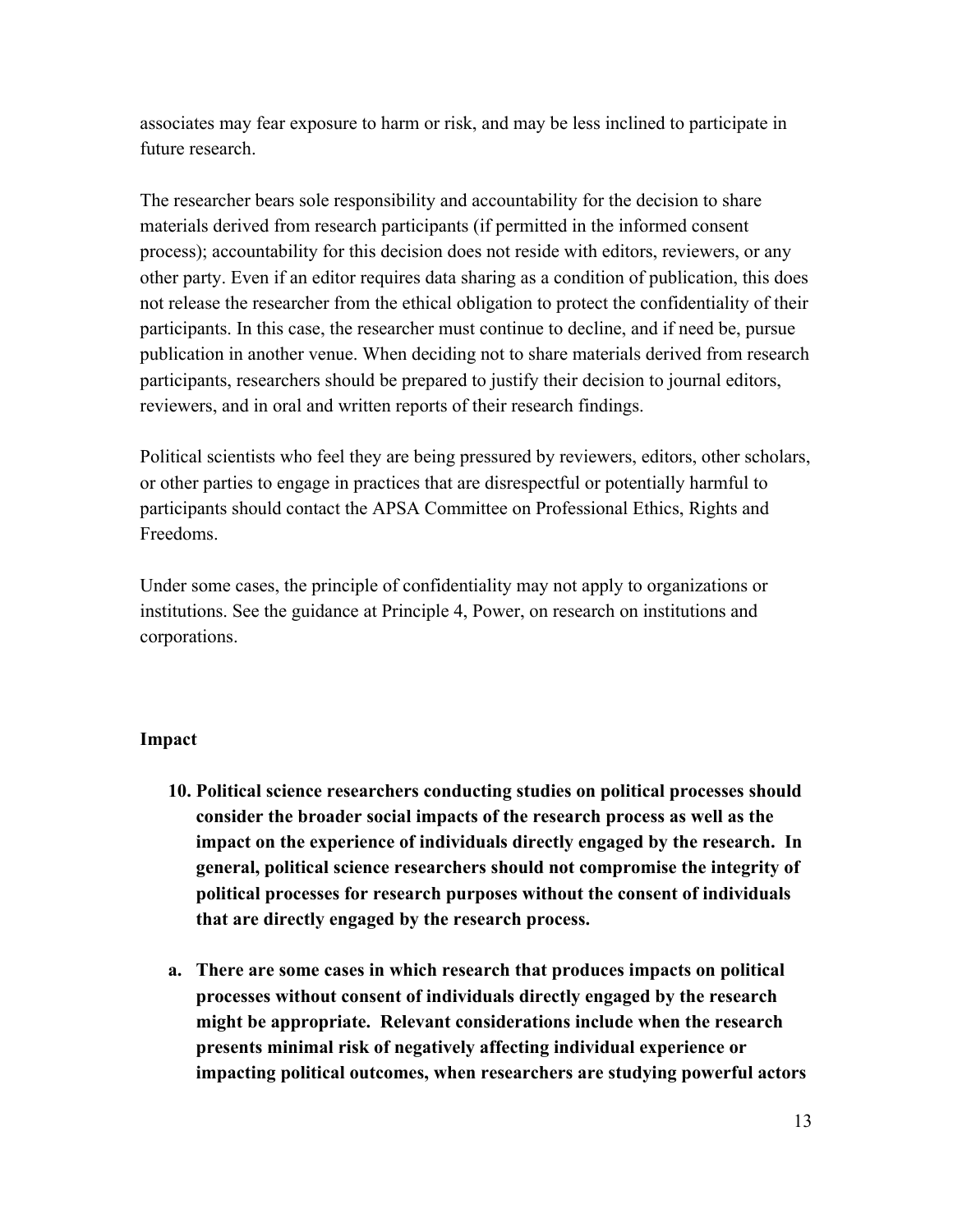**or institutions, or when deception or misrepresentation is otherwise justifiable.**

- b. **Studies of interventions by third parties do not usually invoke this principle on impact. Researchers who partner with third parties – for example with governments, electoral commissions, or political parties to learn about their interventions – should understand, however, that partnerships do not obviate all ethical considerations. In particular, researchers should consider the broader social impacts of the research process when deciding whether to engage in the partnership. Researchers should be transparent with the partner about the researcher's objectives and likely risks and benefits arising from the research partnerships.**
- **c. This principle is not intended to discourage any form of political engagement by political scientists in their non-research activities or private lives. (See guidance for further discussion of this principle and its scope and application.)**
- **d. In publications and presentations, researchers should report likely impacts on the experiences of participants, any impacts on broader political processes, and whether and from whom they sought consent.**

# **Guidance (Impact)**

Research that intervenes in political processes often requires special consideration. In such instances, the researcher's obligations to respect autonomy and avoid harm often will extend beyond what might be required by regulatory review bodies. The potential harm, though diffuse, may be significant enough that the research cannot be conducted ethically. $^{2}$ 

**Minimal Risks.** The assessment of risks should take account of the broader political setting in which work is conducted. For instance, some political science research includes

<sup>2</sup> Although participant observation is not usually considered to be an "intervention" (because it typically does not seek to measure the effect of an introduced variable but, rather, seeks to understand existing processes, culture, and meanings), when participant observers intervene and manipulate processes in order to study them, the above conditions would apply.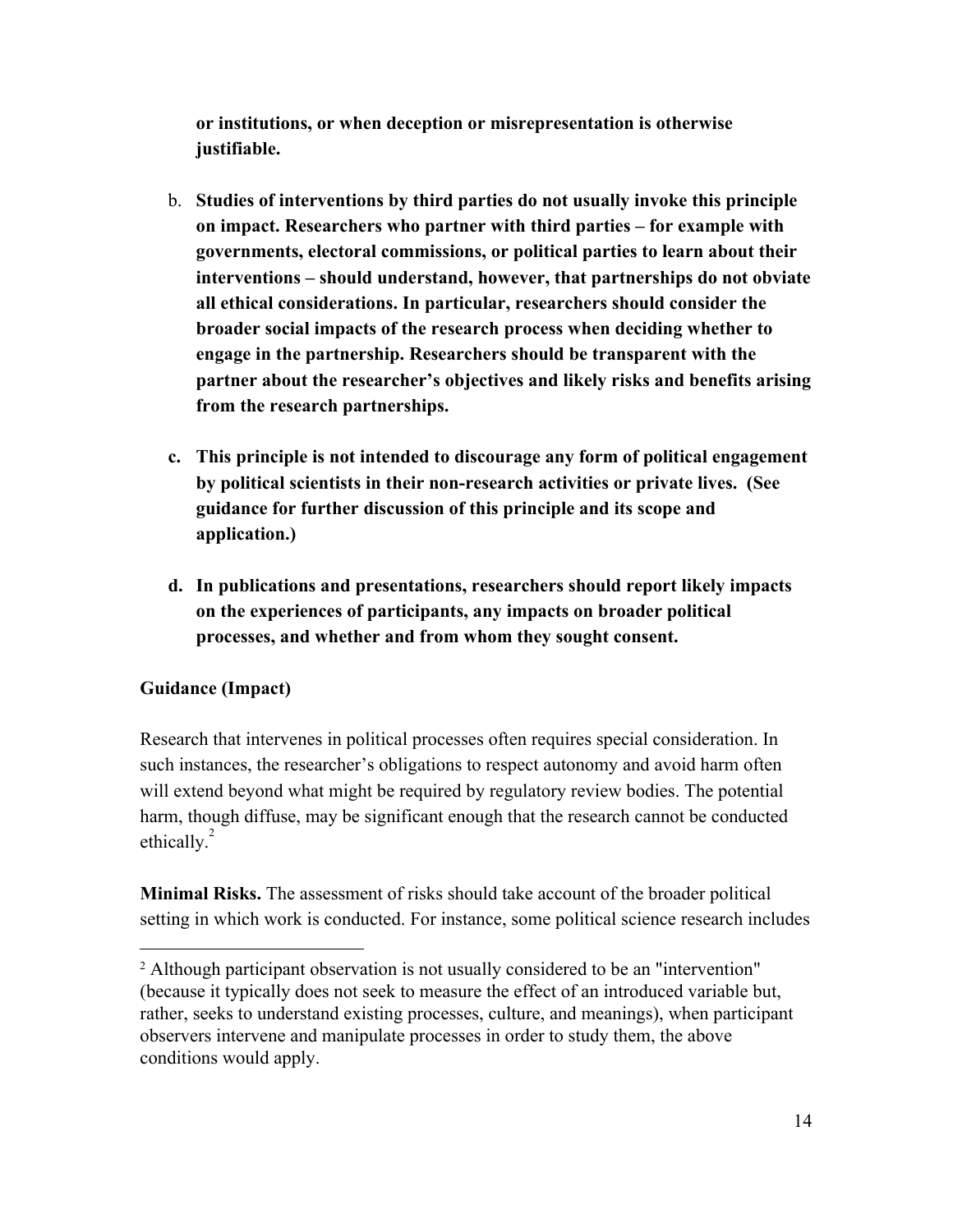direct interventions in political processes, such as invitations for citizens to sign a petition advocating a given policy change. In democratic systems with widespread protections of political rights, such petition signing likely entails minimal risk of harm. However, in authoritarian systems, petition signers may plausibly be viewed as unwelcome critics of the government and might be targeted for reprisal. In such cases, risk of harm may be more than minimal. Inviting citizens to voice their positions anonymously, in which the researcher does not record any name or other identifying information, may return the research to minimal risk of harm. An example of a study in which consent is not sought (and plausibly cannot be sought) but plausibly involves minimal risk, is one in which researchers place Facebook ads reproducing campaign advertising. Such interventions are minimal risk to individuals if they are similar to what individuals encounter in their usual lives and they are of minimal social risk if they are not done at a scale liable to alter electoral outcomes and do not inject false or misleading information into political processes. Claims to exceptions based on minimal risk should describe plausible impacts at the individual and/or societal level.

**Individuals directly engaged by research processes.** Researchers who seek to carry out research that intervenes in a political process should respect the autonomy of and minimize harms to participants and other people directly engaged by the research process. Individuals who are directly engaged by the research processes include individuals from whom researchers, or their teams, gather data or who are subject to interventions implemented by researchers or their teams. For instance, if a research study provides a citizen with information on how to complain against an official soliciting bribes, the citizen is directly affected; the official is possibly also affected, but indirectly through actions taken by the citizen. If a researcher encourages a politician to employ a canvassing technique on prospective voters, the politician is directly engaged and the voters are indirectly engaged.

**Indirectly affected individuals**. In some instances, interventions implemented for research purposes might have plausible adverse effects on individuals that are not engaged by a research process. In such cases, researchers should consider whether consent of such indirectly affected parties is also needed or not, particularly if there are foreseeable adverse impacts for vulnerable populations.

**Approvals**. Approval from electoral or other authorities can help provide justification but does not obviate researchers from all ethical considerations. For example, a corrupt electoral authority might only allow interventions that weaken democratic processes and support an incumbent power. In such cases, researchers should describe likely impacts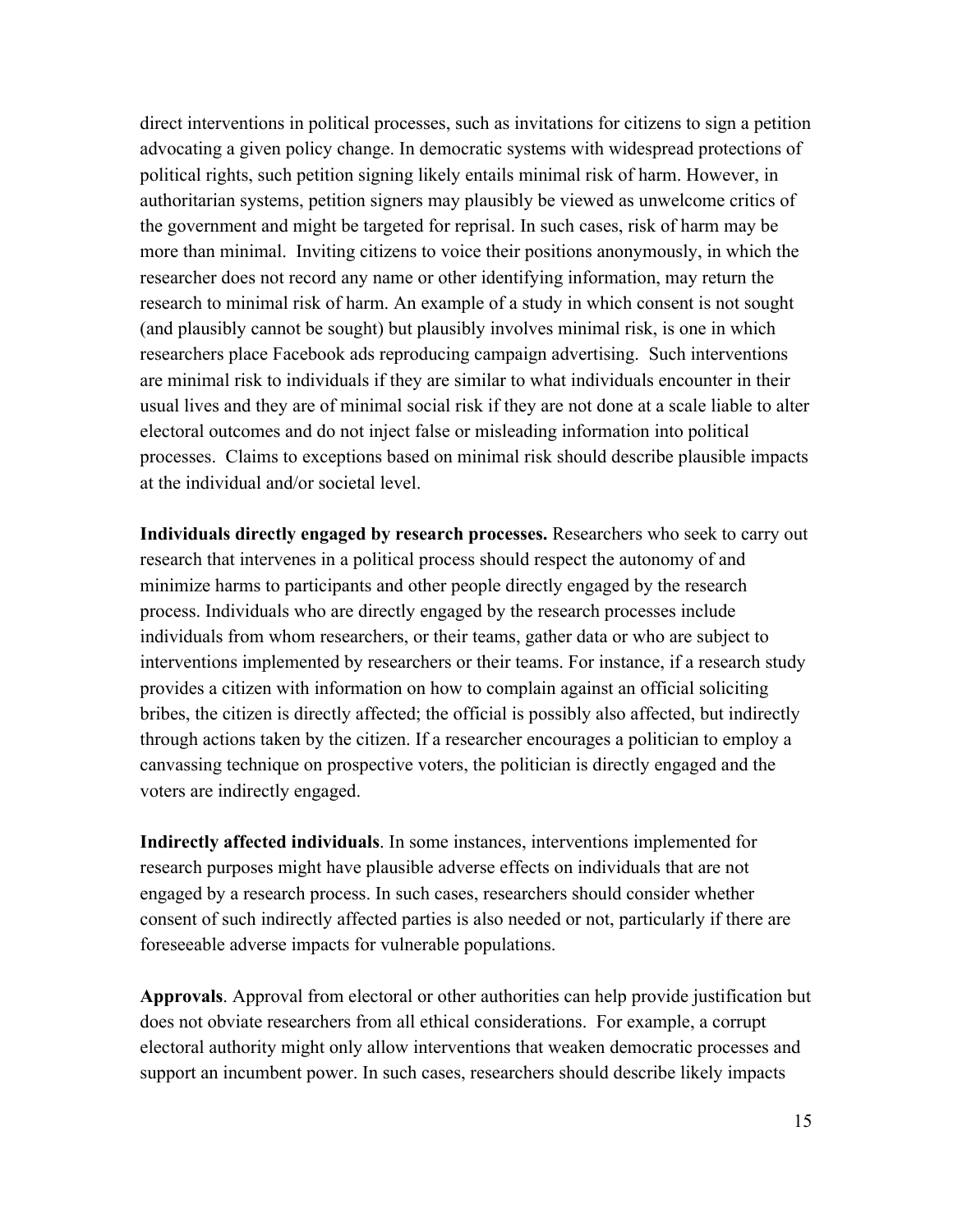and carefully assess competing claims and explain their decisions in publications and presentations of the research.

**Third parties**. In some cases, researchers work with third parties to learn about the effects of interventions implemented by these parties, for instance to understand the effects of election observers or anti-corruption campaigns led by civil society organizations. Such partnerships can generate valuable learning. However, third-party collaborations do not transfer all ethical responsibility to the third party. Partnerships should not be formed merely to function as vehicles to avoid the responsibilities attendant to ethical research: for instance, organizations created and funded by researchers to implement interventions that facilitate research would not be considered partnerships for this purpose. Broader social impacts are also a consideration that researchers should take into account when forming partnerships. For instance, partnering with a government agency to prevent corruption may be justifiable, even if the intervention produces foreseeable harms for some, such as prosecution of corrupt officials. Partnering with a government to study torture techniques likely would not be. Researchers advising partners around interventions should be transparent around the purposes of research and likely risks and benefits arising from the research partnerships. Finally, in scholarly publications and presentations of their research, researchers should disclose the nature of collaborative relationships, including their role and contribution at each stage of the project as well as the nature of funding and/or privileged access granted by the third party to the researcher.

**Consultancies**. Scholars engaged in commissioned research should strive to meet the criteria listed above if they intend to publish or present in scholarly fora on the basis of this research.

**Disclosures**. Regardless of whether they satisfy the criteria stated in this principle and its guidance, researchers should be open about their design; their use of consent or deception; the individual, social, and political impact; and their efforts to prevent, minimize, or address any harm. Researchers should identify and discuss these issues in scholarly publications and presentations of their work and public discussions of their research.

**Impact arising from use of research.** These considerations and concerns for impact do not generally apply to the impact of knowledge generated by research activities. For example, there is generally no concern or harm if a book reaches conclusions unfavorable to a policy or political actor and these conclusions affect opinion and votes. For another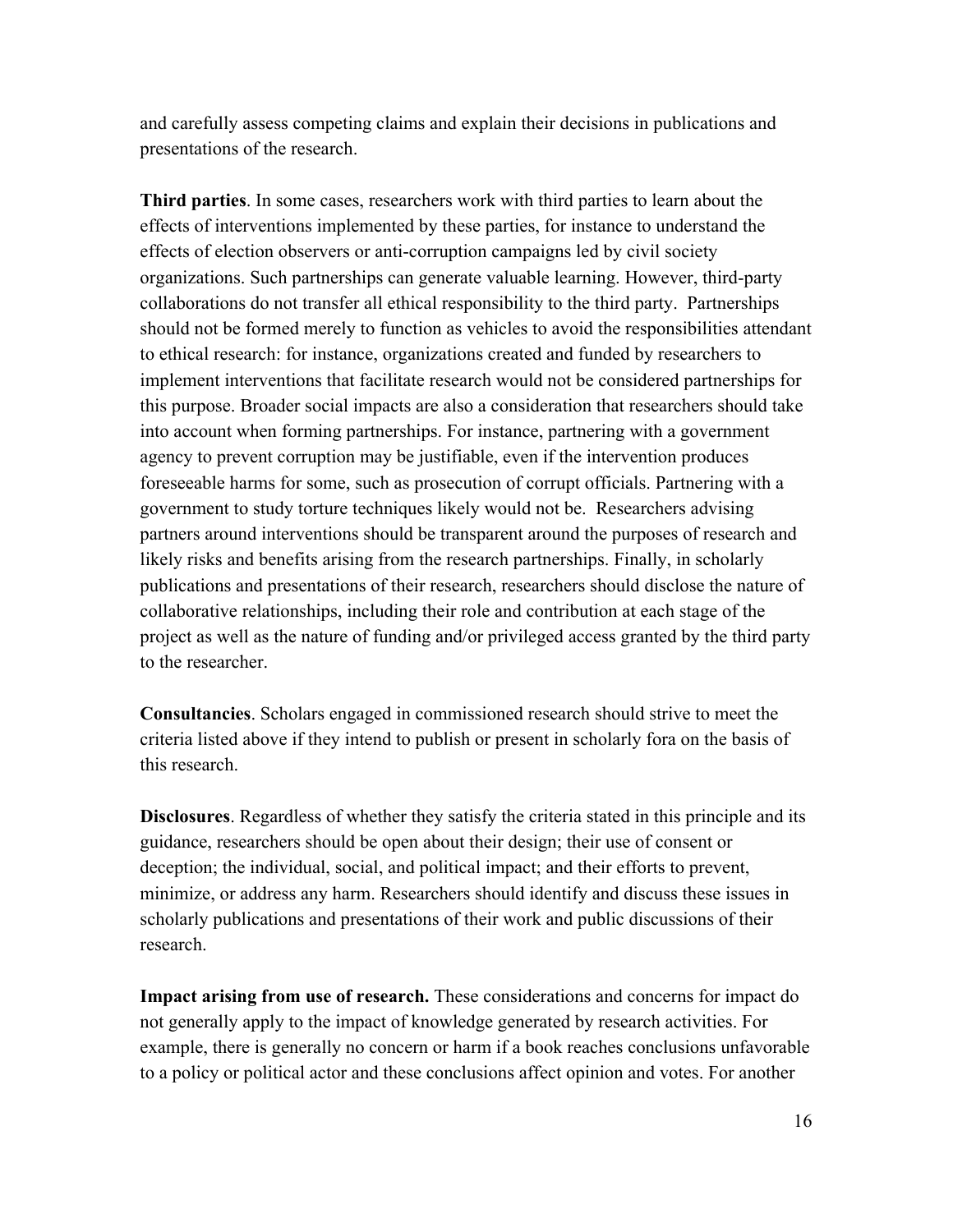example, consider a laboratory experiment in which outcomes of interest are behaviors in the laboratory; if voluntary and informed participation changes participants' opinions and, however unlikely, this changes behavior in a later real election, these considerations do not apply.

#### **Laws, Regulations, and Prospective Review**

#### 11. **Political science researchers should be aware of relevant laws and regulations governing their research related activities.**

Political scientists should be aware of relevant laws and regulations as they apply to both the research process and any activities associated with the research. This includes laws and regulations regarding prospective review and permitting as well as laws and regulations related to the activities of the research project. When a research project is conducted in more than one jurisdiction, or when a scholar is based in one jurisdiction and conducts research in another, the researcher should be aware of relevant laws and regulations in each setting.

> **a. Researchers should acknowledge whether their research related activities complied with relevant laws and regulations, and provide a reasoned justification for any deviations in scholarly publications and presentations. Researchers conducting research in settings that require regulatory review should explain whether they sought and received regulatory approval for their studies in scholarly publications and presentations of their research. Additionally, researchers conducting research in settings that have local review or permitting requirements should explain whether they complied with these requirements in scholarly publications and presentations of their research. (See guidance for further discussion of this principle and its application.)**

#### **Guidance (Laws, Regulations, and Prospective Review**)

Political scientists should be aware of local and national laws and regulations regarding the activities of the research project. Political science researchers who think that laws and regulations are inappropriate should be prepared to provide reasoned justification as to why they did not comply with the law. In general, justifications for breaking the law should be based on ethical considerations rather than convenience. When possible, researchers should anticipate the ways in which laws might threaten the protection of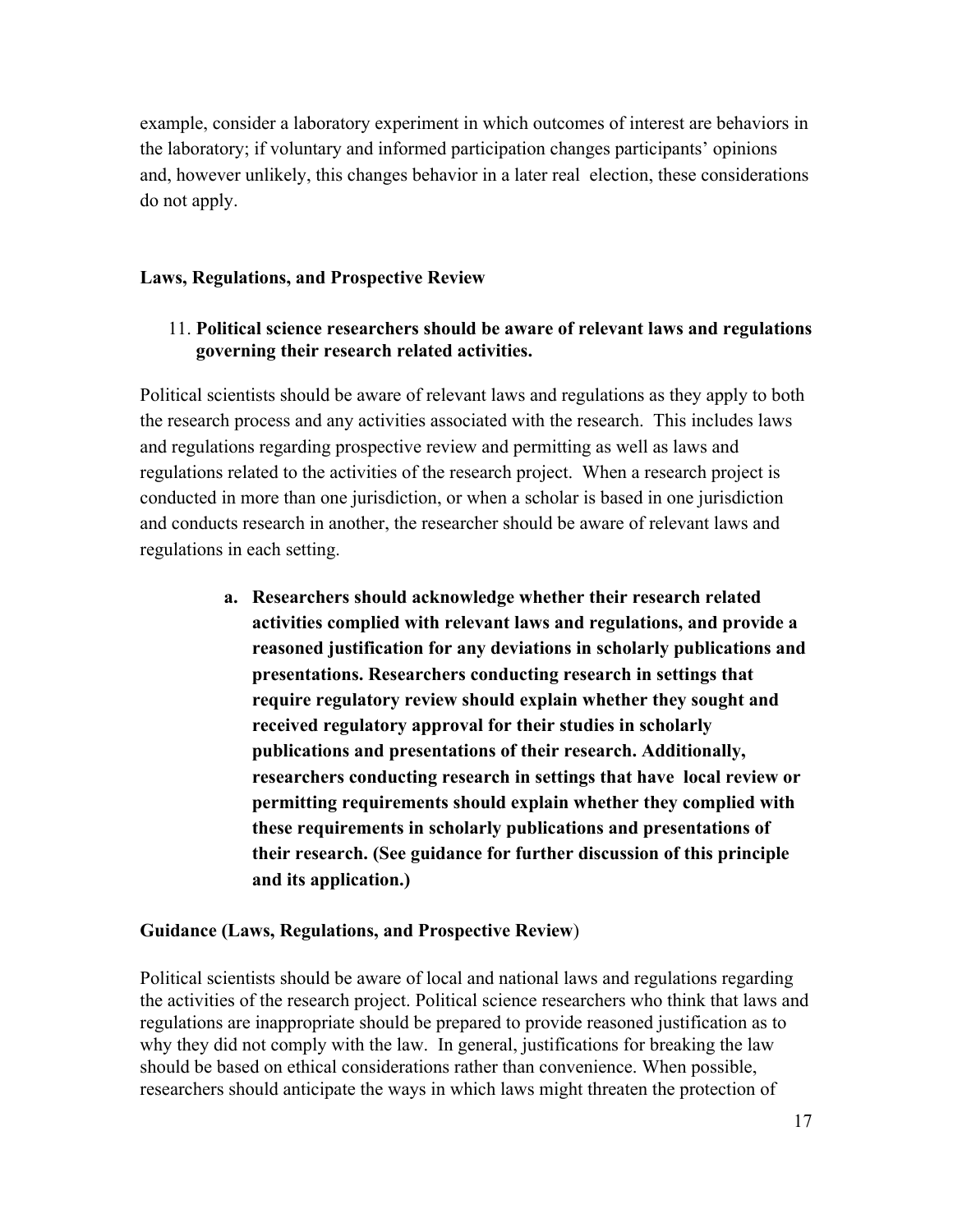human subjects and plan accordingly. For example, adhering to the law could result in harm to research subjects or assistants, or members of their communities; or, employing a virtual private network to protect data is illegal in the research setting. In the same way, researchers should be conscious of risks that may arise for subjects or assistants if research procedures do not comply with local laws.

Political scientists should generally comply with local review or permitting requirements. When researchers think that local review requirements are inappropriate, they should be prepared to provide reasoned justification as to why they did not comply with local approval processes. For example, when local review may be inconsistent with protection of research participants, when there is reason to believe that review bodies do not fairly represent the interests of the people under study, when political elites try to use those approval processes to prevent research on topics that might jeopardize their power, or when researchers make a good faith effort and discover that the review or permitting system is non-functioning or repressive of the research topic or approach. In these cases, researchers should seek input from area specialists (regardless of whether such review is required by an IRB or other regulatory body). Researchers seeking advice from colleagues with expertise in a given geographic area are encouraged to seek a range of views from scholars of different intellectual and political outlooks.

Researchers who believe that an IRB or other prospective review or regulatory body is inappropriately restricting their academic freedom should contact the APSA Committee on Professional Ethics, Rights and Freedoms.

> **b. Researchers should understand that compliance with the law and approval by a review or permitting body is not always sufficient for ethical research. The requirements for ethical research may go beyond what the law, IRBs, U.S. regulatory criteria, and other review and regulatory bodies may require. Researchers should understand that they are responsible for the ethicality of their research. (See guidance for further discussion of this principle and its application.)**

### **Guidance (Responsibility)**

Individual researchers and the Association should:

● promote learning *within* campus communities *and across* universities about the actual ethical dilemmas involved in social science research with human research participants; and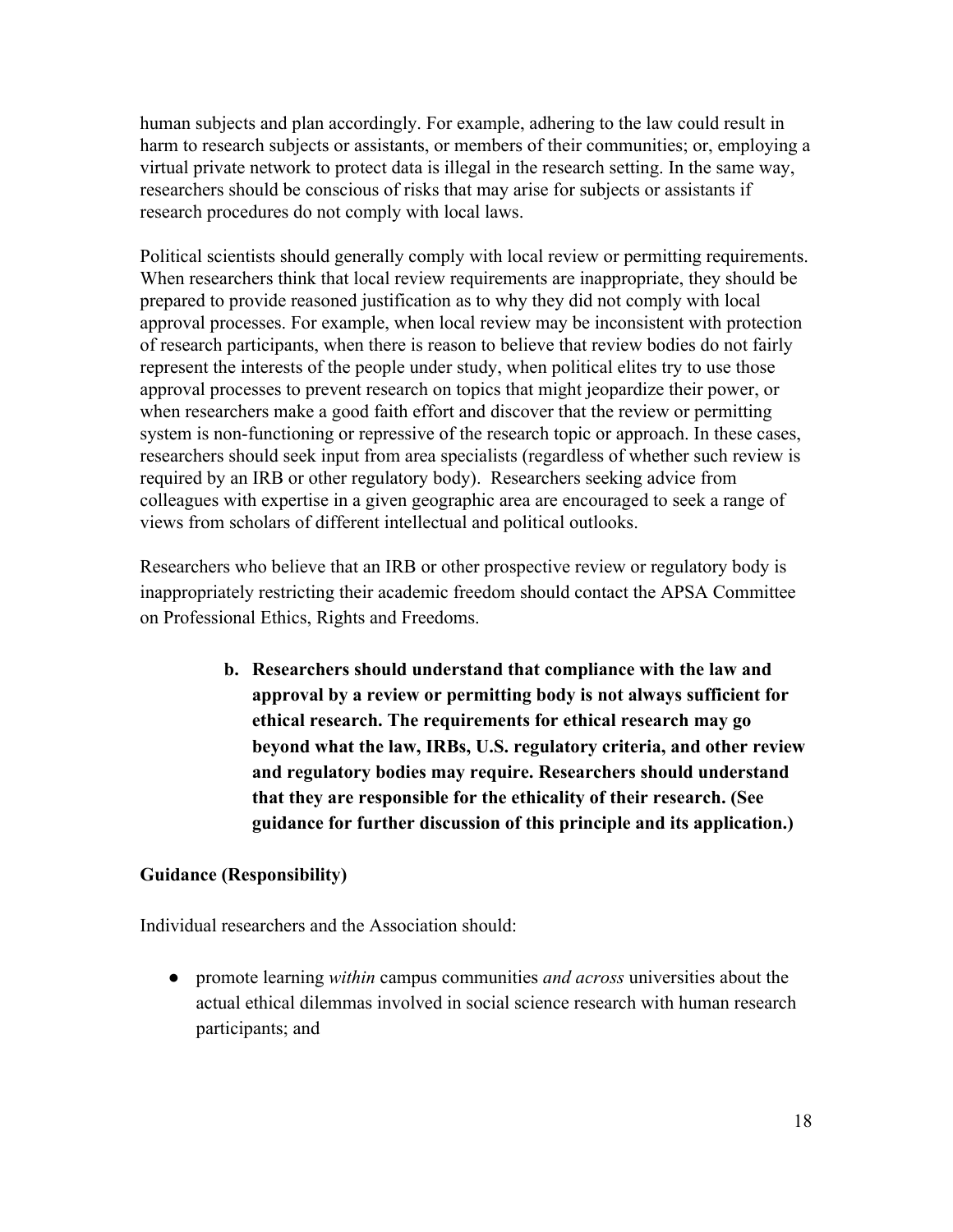● provide guidance to researchers who encounter ethical issues not captured by the IRB charge and regulatory framework.

When researchers think that IRB review requirements increase risks to their participants or inappropriately restrict their academic freedom, they may appeal to the APSA Committee on Professional Ethics, Rights and Freedoms. For example, when review may be inconsistent with the protection of research participants, when there is reason to believe that review bodies do not fairly represent the interests of the people under study, or when political elites try to use those approval processes to prevent research on topics that might jeopardize their power.

Researchers should be sensitive to contextual and cultural differences. Research that seems harmless in one context may be harmful or traumatizing in another. Locally-sensitive prospective review (formal or informal) can help avoid unanticipated harms or problems.

> c. **Researchers should be aware that in some cases prospective review or regulatory bodies, journal editors, or other parties might require researchers to engage in practices that are disrespectful or potentially harmful to their participants or otherwise unethical. In these cases, researchers should not proceed with the research project or dissemination activity and should contact the APSA Committee on Professional Ethics, Rights and Freedoms. (See guidance for further discussion of this principle and its application.)**

# **Guidance (Conflicts)**

Individual members and the Association should:

- Help IRBs and other regulatory bodies develop a better understanding of political science research, and the way in which the regulatory criteria and the values of respect for persons, beneficence, and justice, should apply to political science research; e.g. the way in which respect for persons should apply to research on corruption, or the way in which beneficence should apply to research on public officials.
- Assist individual scholars in contesting unfair and unreasonable IRB decisions and other review or permitting bodies, in this way promoting some